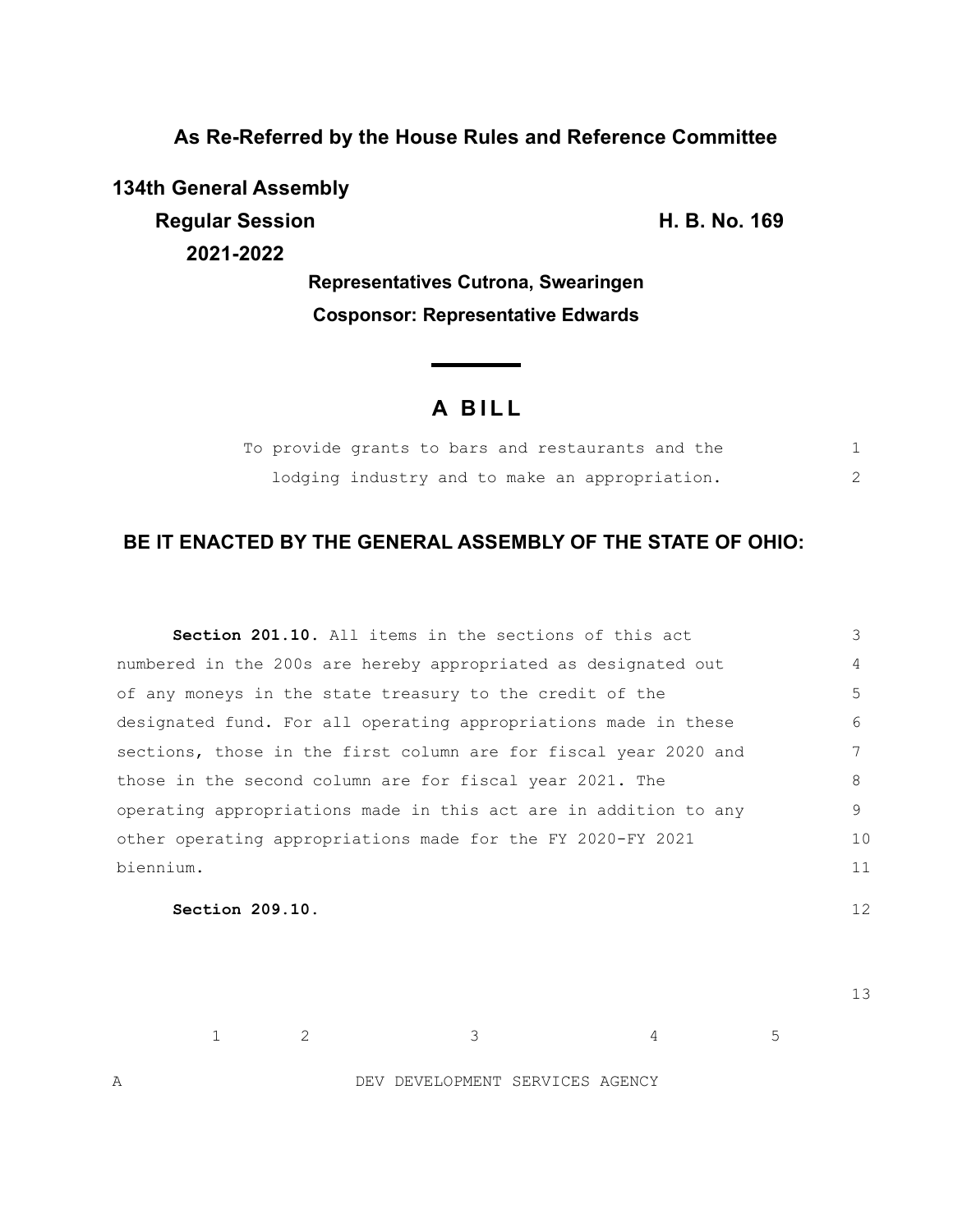| B             |      |                       | Dedicated Purpose Fund Group           |     |                     |
|---------------|------|-----------------------|----------------------------------------|-----|---------------------|
| $\mathcal{C}$ | 5CV1 | 195561                | Bar and Restaurant<br>Assistance       |     | $$0$ $$100,000,000$ |
| $\mathcal{D}$ | 5CV1 | 195562                | Lodging Industry Grants                | \$0 | \$25,000,000        |
| E             |      |                       | TOTAL DPF Dedicated Purpose Fund Group |     | $$0$ $$125,000,000$ |
| F             |      | TOTAL ALL BUDGET FUND | GROUPS                                 |     | $$0$ $$125,000,000$ |

#### BAR AND RESTAURANT ASSISTANCE

14

22

| The foregoing appropriation item 195561, Bar and                      | 15  |
|-----------------------------------------------------------------------|-----|
| Restaurant Assistance, shall be used by the Development Services      | 16  |
| Agency to provide grants to bars and restaurants that have been       | 17  |
| impacted by the COVID-19 pandemic. Grants shall be awarded in         | 18  |
| amounts of $$10,000$ , $$20,000$ , and $$30,000$ and shall be awarded | 19  |
| based on factors such as demonstrated loss of revenue and the         | 20  |
| number of employees eligible bars and restaurants employ.             | 2.1 |

## LODGING INDUSTRY GRANTS

The foregoing appropriation item 195562, Lodging Industry Grants, shall be used by the Development Services Agency to provide grants for lodging industry businesses impacted by the COVID-19 pandemic. Grants shall be awarded in amounts of \$10,000, \$20,000, and \$30,000 and shall be awarded based on factors such as a demonstrated loss of revenue and occupancy rates. 23 24 25 26 27 28 29

**Section 250.10.** Within the limits set forth in this act, the Director of Budget and Management shall establish accounts indicating the source and amount of funds for each appropriation made in this act, and shall determine the form and manner in 30 31 32 33